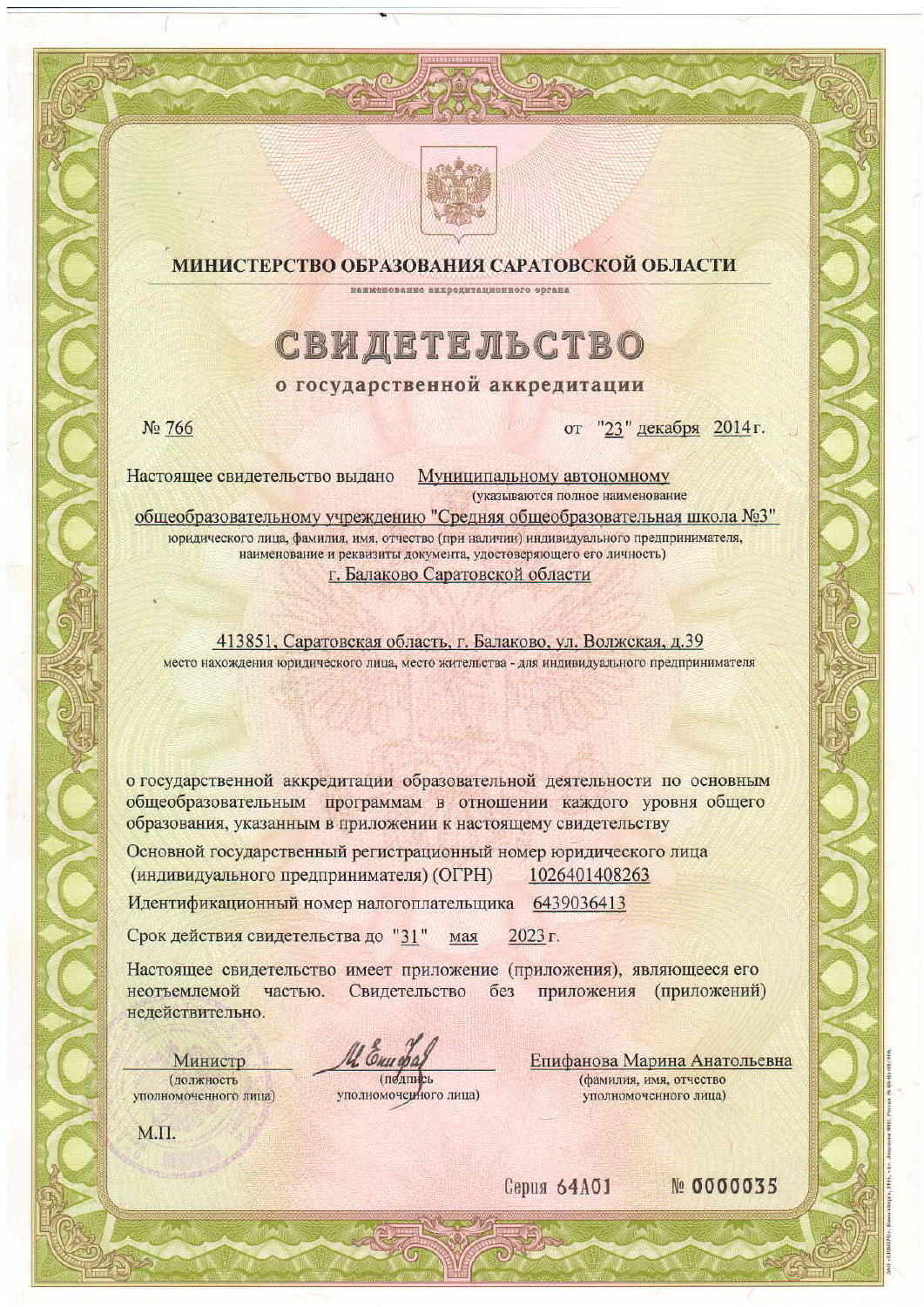## Приложение № 1 к свидетельству о государственной аккредитации от «23» декабря 2014 г. № 766

# **МИНИСТЕРСТВО ОБРАЗОВАНИЯ САРАТОВСКОЙ ОБЛАСТИ**

Муниципальное автономное общеобразовательное учреждение (указываются полное наименование юридического лица или его филиала,

«Средняя общеобразовательная школа №3»

г. Балаково Саратовской области

фамилия, имя, отчество (при наличии) индивидуального предпринимателя),

413851, Саратовская область, г. Балаково, ул. Волжская, д.39 место нахождения юридического лица или его филиала, место жительства-

для индивидуального предпринимателя

| Общее образование                                                                                  |                             |                                                                                                                                   |
|----------------------------------------------------------------------------------------------------|-----------------------------|-----------------------------------------------------------------------------------------------------------------------------------|
| $N_2$ п/п                                                                                          | Уровень образования         |                                                                                                                                   |
|                                                                                                    |                             | $\overline{2}$                                                                                                                    |
| 1.                                                                                                 | Начальное общее образование |                                                                                                                                   |
| $\overline{2}$ .                                                                                   | Основное общее образование  |                                                                                                                                   |
| 3.                                                                                                 | Среднее общее образование   |                                                                                                                                   |
| Распорядительный документ<br>аккредитационного органа о государственной<br>аккредитации:<br>приказ |                             | Распорядительный документ<br>аккредитационного органа о переоформлении<br>свидетельства о государственной аккредитации:<br>приказ |
| (приказ/распоряжение)                                                                              |                             | (приказ/распоряжение)                                                                                                             |
| $0T \times 31$ Mas 2011 r No 1630                                                                  |                             | от «23» декабря 2014 г. № 3243                                                                                                    |

Министр

(должность

уполномоченного лица)

(подпись

уполномоченного лица)

Епифанова Марина Анатольевна

(фамилия, имя, отчество уполномоченного лица)

М.П.

Cepus 64A01

 $N<sub>2</sub>$  0000044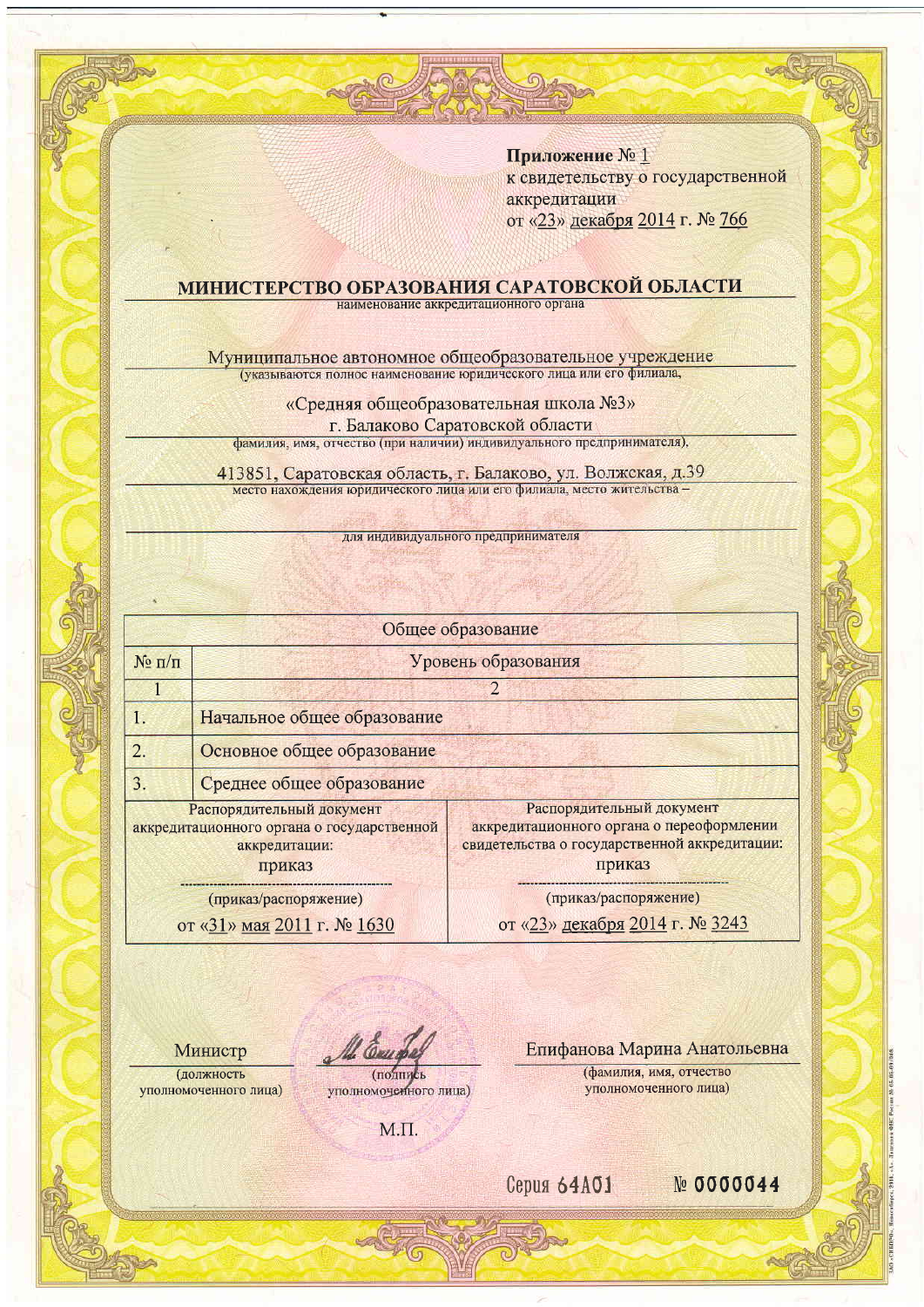

# МИНИСТЕРСТВО ОБРАЗОВАНИЯ САРАТОВСКОЙ ОБЛАСТИ

# **ПРИКАЗ**

23 12 2014 No 3243

г. Саратов

О переоформлении свидетельства о государственной аккредитации Муниципальному автономному обшеобразовательному учреждению «Средняя общеобразовательная школа №3» г. Балаково Саратовской области в связи с изменением наименования учреждения

В соответствии с пунктом 29 статьи 92 Федерального закона от 29 декабря 2012 г. № 273-ФЗ «Об образовании в Российской Федерации», Положением о государственной аккредитации образовательной деятельности, утвержденным постановлением Правительства Российской Федерации от 18 ноября 2013 г. № 1039, Порядком приобретения, учета, хранения и заполнения бланков свидетельств о государственной аккредитации, временного свидетельства о государственной аккредитации и приложений к ним, утвержденным приказом Министерства образования и науки Российской Федерации от 07 апреля 2014 г. № 275, и на основании заявления руководителя образовательного учреждения от 19 декабря 2014 г. № 256

### ПРИКАЗЫВАЮ:

Переоформить свидетельство о государственной аккредитации от 1. 31.05.2011, регистрационный № 705, серия 64 ОП № 000406, выданное учреждению «Средняя общеобразовательному Муниципальному общеобразовательная школа № 3» г. Балаково Саратовской области, место нахождения: 413851, Саратовская область, г. Балаково, ул. Волжская, д.39, на период до 31.05.2023, в связи с изменением наименования учреждения на Муниципальное автономное общеобразовательное учреждение «Средняя общеобразовательная школа №3» г. Балаково Саратовской области.

Комитету по государственному контролю и надзору в сфере  $2.$ образования: